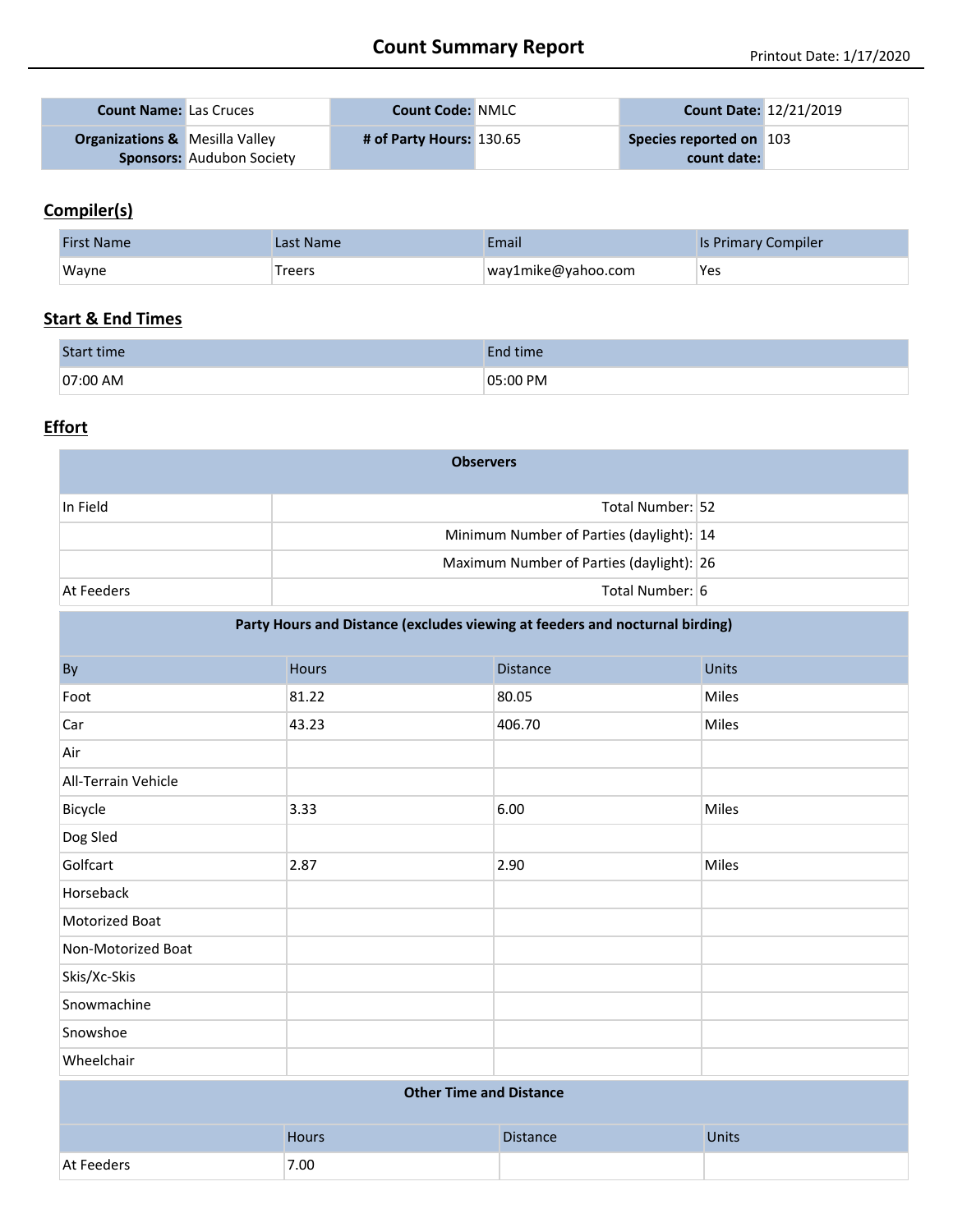# **Count Summary Report** Printout Date: 1/17/2020

| Nocturnal Birding  | 0.00   | 0.00   |              |
|--------------------|--------|--------|--------------|
|                    |        |        |              |
| <b>Total Party</b> | 130.65 | 495.65 | <b>Miles</b> |

#### **Weather**

| Temperature           |           | Minimum: 22.0 Fahrenheit    |  | Maximum: 57.0 Fahrenheit |  |
|-----------------------|-----------|-----------------------------|--|--------------------------|--|
| <b>Wind Direction</b> | Northeast |                             |  |                          |  |
| Wind Velocity         |           | Minimum: 0.00 Miles/hour    |  | Maximum: 8.00 Miles/hour |  |
| Snow Depth            |           | Minimum: 0.00 Inches        |  | Maximum: 0.00 Inches     |  |
| Still Water           | Open      |                             |  |                          |  |
| <b>Moving Water</b>   | Open      |                             |  |                          |  |
|                       |           | <b>AM and PM Conditions</b> |  |                          |  |
|                       |           |                             |  |                          |  |
| Cloud Cover           |           | AM: Clear                   |  | PM: Clear                |  |
| AM Rain               | None      |                             |  |                          |  |
| <b>AM Snow</b>        | None      |                             |  |                          |  |
| PM Rain               | None      |                             |  |                          |  |
|                       |           |                             |  |                          |  |

### **Checklist**

| <b>Species</b>                  | Number or cw   | <b>Flags</b> | <b>Max Number</b> | # Of Counts Editor Comm. |
|---------------------------------|----------------|--------------|-------------------|--------------------------|
| Snow Goose                      | $\mathbf{1}$   |              | 40/112            | 27                       |
| <b>Wood Duck</b>                | 8              |              | 75/118            | 16                       |
| Gadwall                         | 133            | HC,          | 133/120           | 43                       |
| American Wigeon                 | 268            | HC,          | 268/120           | 42                       |
| Mallard                         | 185            |              | 328/101           | 45                       |
| Mallard (Mexican)               | 39             |              | 107/116           | 36                       |
| Northern Shoveler               | 105            |              | 249/111           | 41                       |
| Northern Pintail                | $\mathbf{1}$   |              | 49/95             | 16                       |
| Green-winged Teal<br>(American) | 59             |              | 242/111           | 29                       |
| Canvasback                      | $\overline{7}$ |              | 47/88             | 37                       |
| Ring-necked Duck                | 4              | LC.          | 138/77            | 44                       |
| Lesser Scaup                    | 50             | HC,          | 50/120            | 17                       |
| <b>Bufflehead</b>               | 6              | HC,          | 6/120             | 13                       |
| <b>Ruddy Duck</b>               | $\overline{7}$ |              | 100/78            | 19                       |
| duck sp.                        | 10             |              | 70/116            | 12                       |
| <b>Scaled Quail</b>             | $\overline{7}$ | <b>LC</b>    | 132/80            | 43                       |
| Gambel's Quail                  | 517            |              | 720/115           | 44                       |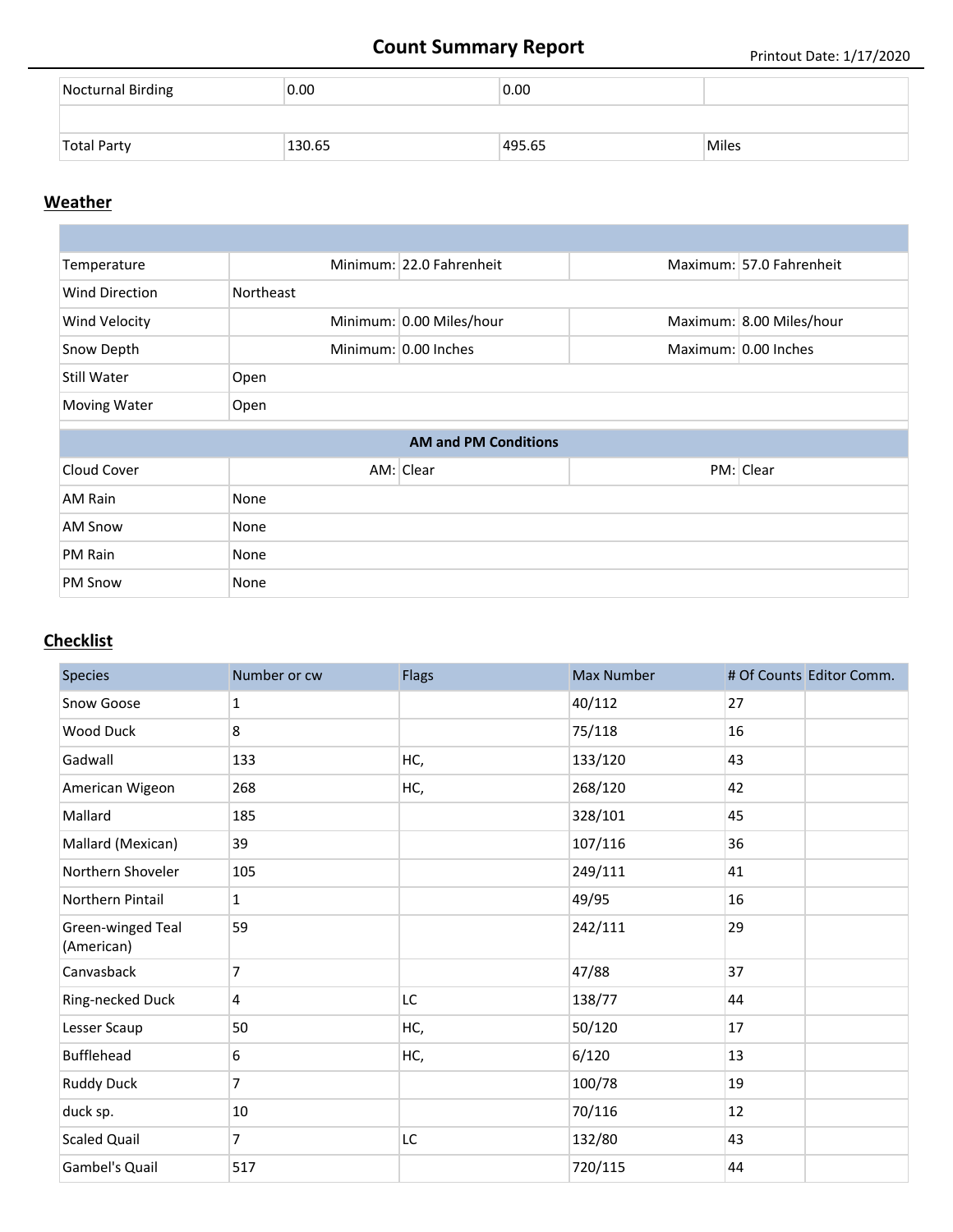# **Count Summary Report** Printout Date: 1/17/2020

| Pied-billed Grebe                      | $\overline{2}$   |     | 16/77     | 43             |
|----------------------------------------|------------------|-----|-----------|----------------|
| <b>Great Blue Heron (Blue</b><br>form) | 12               | LC  | 71/95     | 44             |
| <b>Great Egret</b>                     | 5                |     | 37/116    | 19             |
| <b>Black-crowned Night-</b><br>Heron   | 8                |     | 33/85     | 34             |
| <b>Turkey Vulture</b>                  | <b>CW</b>        | US, | 1/118     | 5              |
| Golden Eagle                           | $\mathbf{1}$     |     | 6/96      | 34             |
| Northern Harrier                       | 17               |     | 39/111    | 45             |
| Sharp-shinned Hawk                     | 9                |     | 25/94     | 45             |
| Cooper's Hawk                          | 21               |     | 36/119    | 45             |
| Accipiter sp.                          | $\overline{2}$   |     | 11/81     | 20             |
| Harris's Hawk                          | CW               |     | 5/116     | $\overline{7}$ |
| Red-tailed Hawk                        | 42               |     | 82/109    | 45             |
| American Coot                          | 47               |     | 402/81    | 45             |
| Killdeer                               | 33               |     | 343/97    | 45             |
| Least Sandpiper                        | 159              |     | 264/107   | 43             |
| Wilson's Snipe                         | $\overline{2}$   | LC  | 19/107    | 17             |
| Rock Pigeon (Feral<br>Pigeon)          | 1131             |     | 1902/113  | 45             |
| <b>Eurasian Collared-Dove</b>          | 667              |     | 939/119   | 16             |
|                                        |                  |     |           |                |
| Inca Dove                              | $\overline{2}$   | LC  | 180/97    | 45             |
| White-winged Dove                      | 6320             |     | 42521/104 | 44             |
| <b>Mourning Dove</b>                   | 627              |     | 5405/98   | 45             |
| Greater Roadrunner                     | 31               |     | 59/101    | 45             |
| Great Horned Owl                       | $\overline{7}$   |     | 11/113    | 40             |
| Long-eared Owl                         | 4                |     | 17/90     | 35             |
| Ruby-throated<br>Hummingbird           | ${\sf\small CW}$ | US, | 0/120     | $\mathbf{1}$   |
| Anna's Hummingbird                     | $\overline{3}$   |     | 8/110     | 33             |
| Rufous Hummingbird                     | $\mathbf{1}$     |     | 4/109     | 25             |
| hummingbird sp.                        | $\mathbf{1}$     |     | 3/89      | 18             |
| <b>Belted Kingfisher</b>               | ${\sf\small CW}$ |     | 14/101    | 44             |
| Yellow-bellied Sapsucker               | $\mathbf{1}$     | US, | 2/115     | 18             |
| Red-naped Sapsucker                    | $\overline{3}$   |     | 10/116    | 27             |
| Ladder-backed<br>Woodpecker            | 45               |     | 62/119    | 45             |
| Northern Flicker                       | $\overline{7}$   | LC  | 121/107   | 13             |
| Northern Flicker (Red-<br>shafted)     | 9                | LC  | 284/97    | 42             |
| American Kestrel                       | 51               |     | 149/116   | 45             |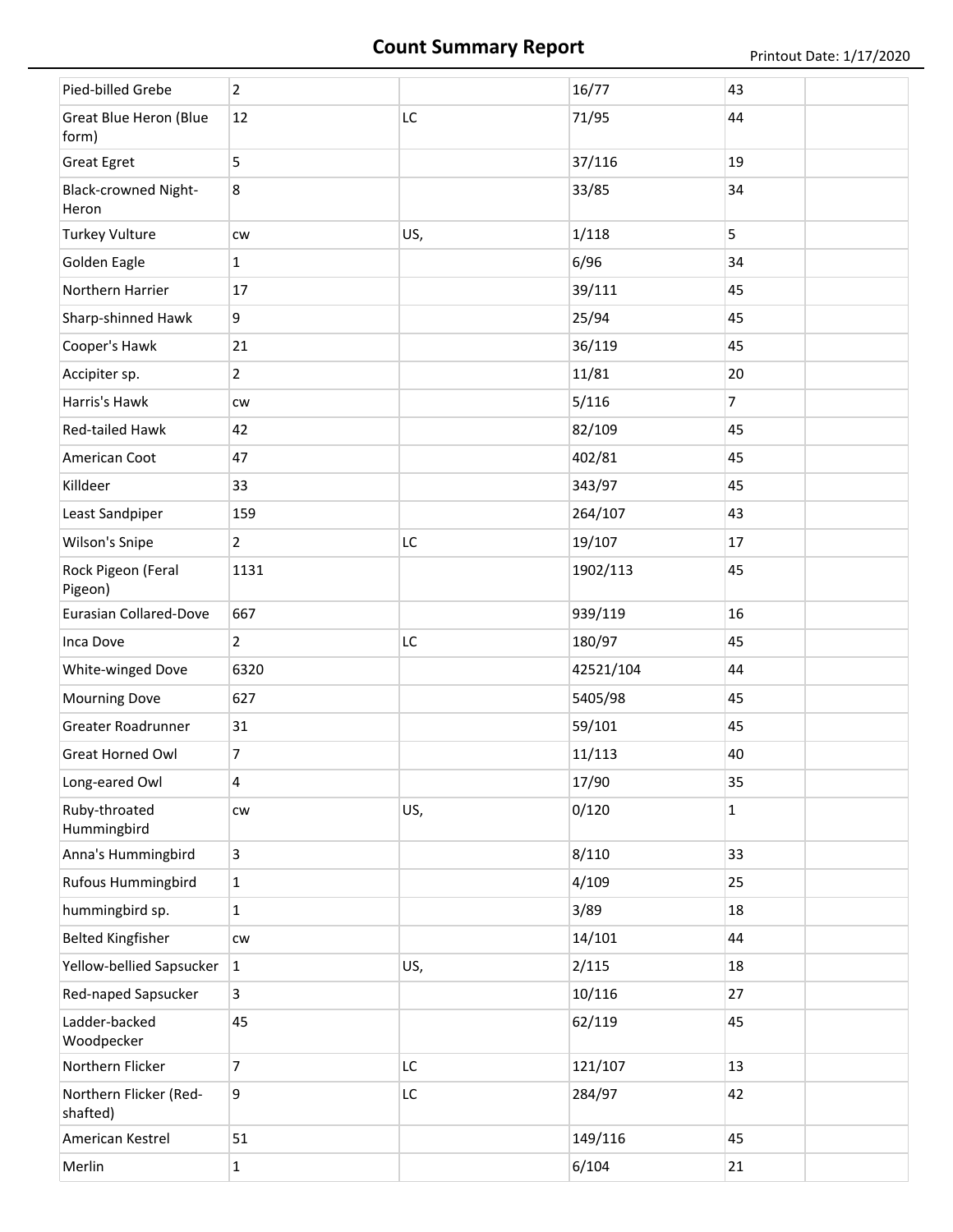| Peregrine Falcon                     | $\overline{2}$ |     | 4/111     | 21           |
|--------------------------------------|----------------|-----|-----------|--------------|
| Prairie Falcon                       | $\mathbf{1}$   |     | 6/111     | 37           |
| <b>Black Phoebe</b>                  | 12             |     | 35/107    | 45           |
| Say's Phoebe                         | 67             |     | 94/116    | 45           |
| Loggerhead Shrike                    | 8              | LC  | 62/77     | 45           |
| Western Scrub-Jay<br>(Woodhouse's)   | 14             | LC  | 41/118    | 3            |
| American Crow                        | 11505          | HC, | 13210/105 | 29           |
| Chihuahuan Raven                     | 33             | LC  | 1453/100  | 37           |
| Common Raven                         | $\mathbf{1}$   |     | 28/100    | 17           |
| <b>Horned Lark</b>                   | 17             | LC  | 400/105   | 34           |
| Verdin                               | 55             |     | 62/104    | 45           |
| <b>Bushtit</b>                       | 3              |     | 60/83     | 8            |
| Red-breasted Nuthatch                | 5              |     | 44/97     | 21           |
| Rock Wren                            | 3              |     | 32/92     | 42           |
| House Wren                           | $\overline{2}$ |     | 25/103    | 34           |
| Marsh Wren                           | $\overline{7}$ |     | 22/106    | 43           |
| Carolina Wren                        | $\mathbf{1}$   | US, | 1/120     | $\mathbf{1}$ |
| Bewick's Wren                        | $\mathbf{1}$   | LC  | 44/83     | 44           |
| Cactus Wren                          | 31             |     | 61/93     | 45           |
| <b>Blue-gray Gnatcatcher</b>         | $\mathbf{1}$   | US, | 11/109    | 9            |
| <b>Black-tailed Gnatcatcher</b>      | 16             |     | 46/108    | 37           |
| Ruby-crowned Kinglet                 | 49             |     | 402/96    | 45           |
| Hermit Thrush                        | $\overline{4}$ | LC  | 54/93     | 43           |
| American Robin                       | 96             |     | 1336/97   | 45           |
| Curve-billed Thrasher                | 77             | HC, | 89/116    | 43           |
| <b>Crissal Thrasher</b>              | 9              | LC  | 50/93     | 45           |
| Northern Mockingbird                 | 50             |     | 78/112    | 45           |
| <b>European Starling</b>             | 377            |     | 6826/90   | 44           |
| American Pipit                       | $\overline{3}$ | LC  | 1148/97   | 45           |
| <b>Cedar Waxwing</b>                 | 13             | LC  | 216/94    | 42           |
| Phainopepla                          | 8              |     | 70/84     | 45           |
| Orange-crowned Warbler 3             |                |     | 49/94     | 40           |
| Yellow-rumped Warbler                | 32             | LC  | 242/99    | 26           |
| Yellow-rumped Warbler<br>(Audubon's) | 40             | LC  | 386/109   | 41           |
| <b>Chipping Sparrow</b>              | 135            |     | 820/90    | 45           |
| <b>Brewer's Sparrow</b>              | 30             | LC  | 834/100   | 44           |
| <b>Black-throated Sparrow</b>        | 13             | LC  | 435/92    | 44           |
| Fox Sparrow                          | CW             |     | 1/115     | 14           |
| Dark-eyed Junco                      | 341            |     | 834/97    | 34           |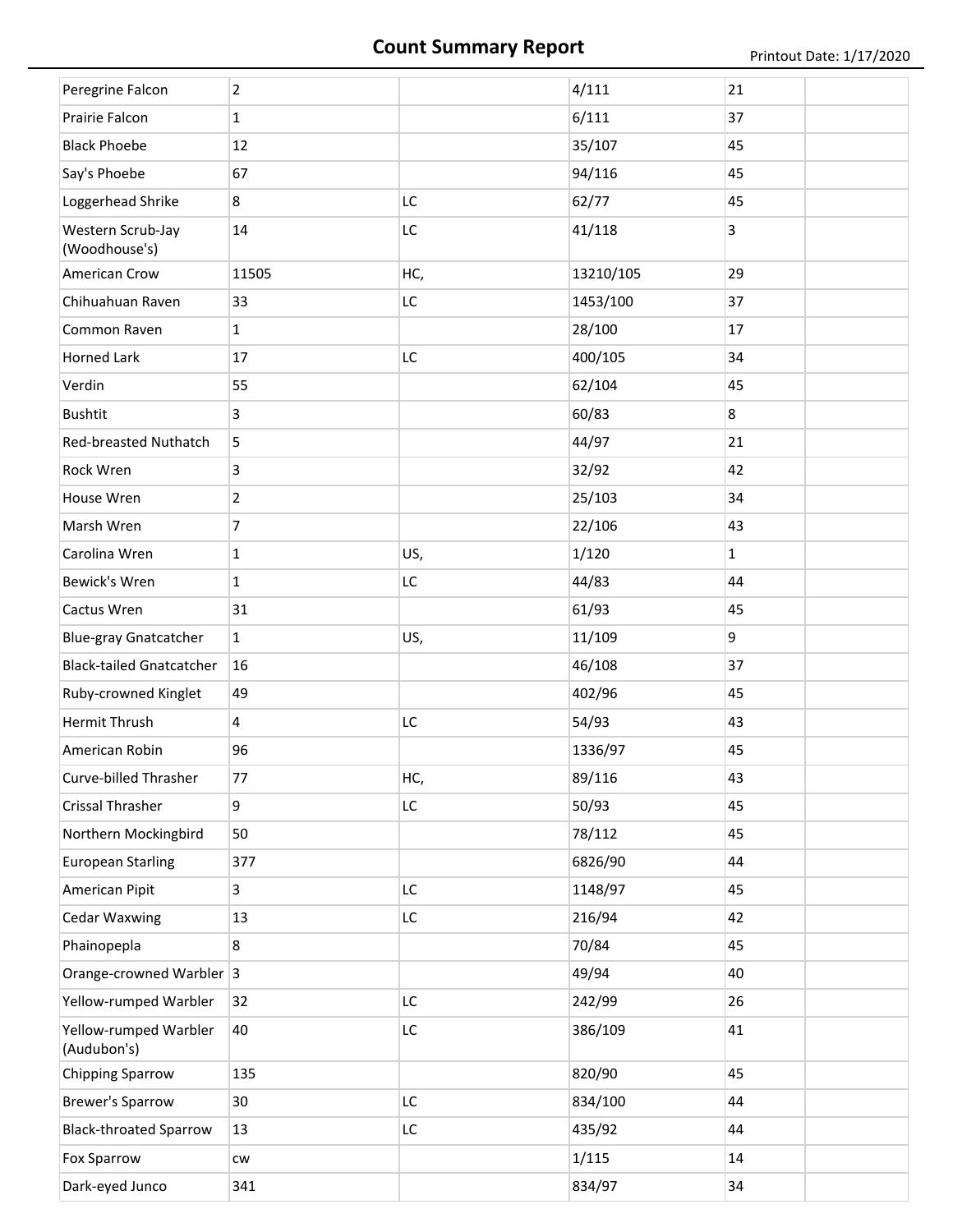## **Count Summary Report** Printout Date: 1/17/2020

| Dark-eyed Junco<br>(Oregon)                                                  | 4              | LC | 1098/84  | 44 |
|------------------------------------------------------------------------------|----------------|----|----------|----|
| Dark-eyed Junco (Pink-<br>sided)                                             | 3              | LC | 145/101  | 20 |
| Dark-eyed Junco (Gray-<br>headed)                                            | $\mathbf{1}$   | LC | 417/96   | 45 |
| White-crowned Sparrow                                                        | 336            | LC | 3466/100 | 45 |
| <b>Vesper Sparrow</b>                                                        | $\overline{2}$ | LC | 106/83   | 37 |
| Savannah Sparrow                                                             | $\overline{7}$ | LC | 285/101  | 44 |
| Song Sparrow                                                                 | 26             |    | 381/97   | 44 |
| Lincoln's Sparrow                                                            | 12             |    | 89/92    | 43 |
| Canyon Towhee                                                                | 16             |    | 110/92   | 31 |
| Rufous-crowned Sparrow                                                       | cw             |    | 38/93    | 37 |
| <b>Green-tailed Towhee</b>                                                   | $\mathbf{1}$   | LC | 49/115   | 43 |
| Spotted Towhee                                                               | 26             |    | 74/90    | 34 |
| sparrow sp.                                                                  | 17             |    | 100/109  | 14 |
| Pyrrhuloxia                                                                  | 75             |    | 168/93   | 45 |
| Red-winged Blackbird                                                         | 632            |    | 8357/83  | 45 |
| Western Meadowlark                                                           | 11             | LC | 308/91   | 45 |
| Eastern Meadowlark                                                           | $\mathbf{1}$   |    | 41/81    | 21 |
| Western/Eastern<br>Meadowlark                                                | 10             | LC | 443/97   | 43 |
| Yellow-headed Blackbird                                                      | 60             |    | 3450/88  | 42 |
| Brewer's Blackbird                                                           | 2895           |    | 7746/112 | 45 |
| <b>Great-tailed Grackle</b>                                                  | 838            |    | 6237/94  | 45 |
| House Finch                                                                  | 1346           |    | 1671/115 | 45 |
| Cassin's Finch                                                               | 1              | LC | 34/118   | 17 |
| Pine Siskin                                                                  | 5              | LC | 284/96   | 32 |
| Lesser Goldfinch                                                             | 118            |    | 223/109  | 41 |
| American Goldfinch                                                           | $\mathbf{1}$   |    | 77/84    | 28 |
| <b>House Sparrow</b>                                                         | 465            |    | 2624/97  | 45 |
| <b>Total Individuals</b>                                                     | 30652          |    |          |    |
| <b>Total Species Reported</b>                                                | 103            |    |          |    |
|                                                                              |                |    |          |    |
| cw = Reported count week<br>$\overline{110}$ – Floggod as an unusual species |                |    |          |    |

US = Flagged as an unusual species

HC = Flagged as an unusually high count

LC = Flagged as an unusually low count

#### **Species Requiring Rare Bird Reports to be Submitted to Regional Editor**

Species

Turkey Vulture [Cathartes aura]